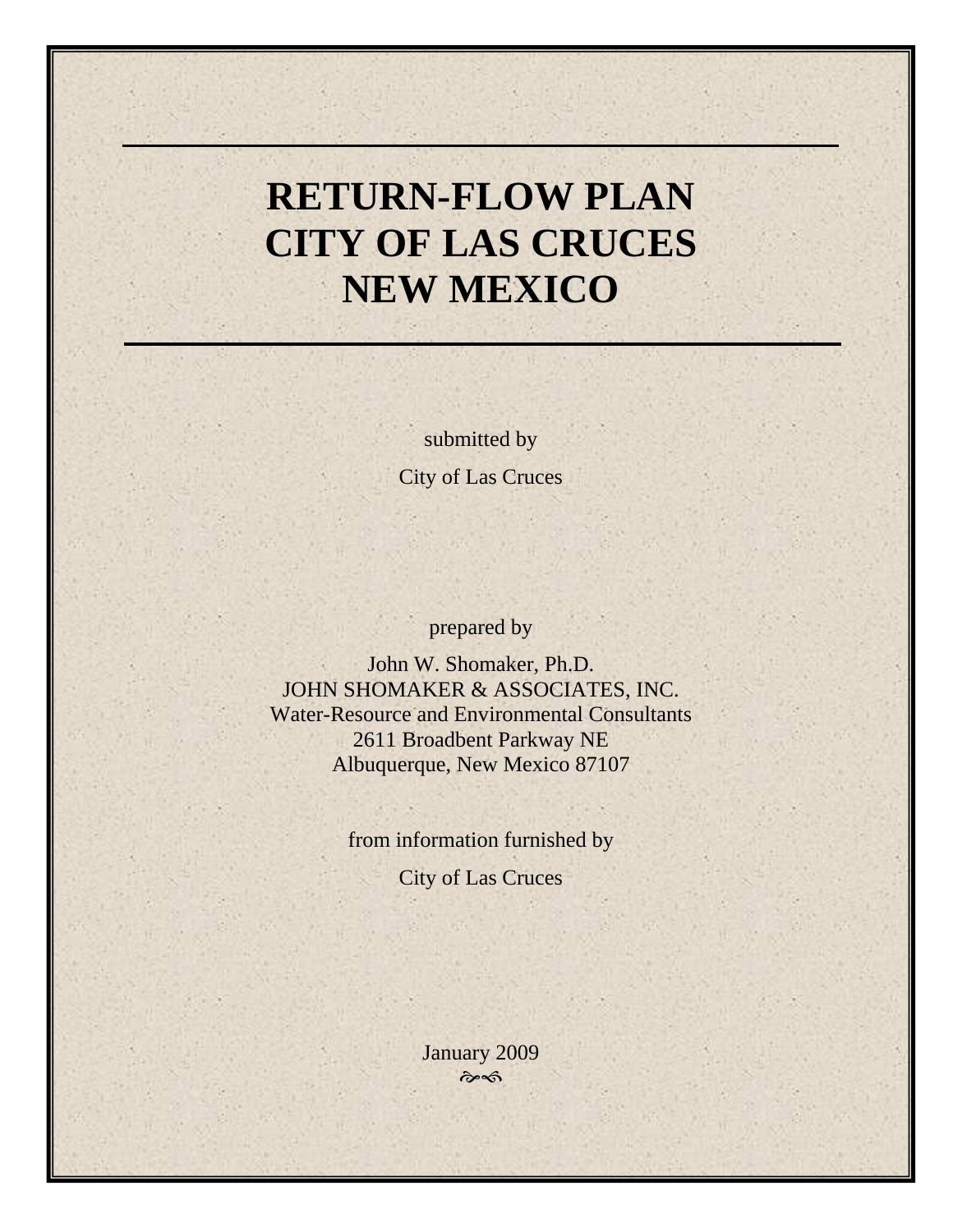## **RETURN-FLOW PLAN CITY OF LAS CRUCES, NEW MEXICO**

submitted by City of Las Cruces

prepared by

John W. Shomaker, Ph.D. JOHN SHOMAKER & ASSOCIATES, INC. Water-Resource and Environmental Consultants 2611 Broadbent Parkway NE Albuquerque, New Mexico 87107

> from information furnished by City of Las Cruces

> > January 2009  $\hat{\sigma}$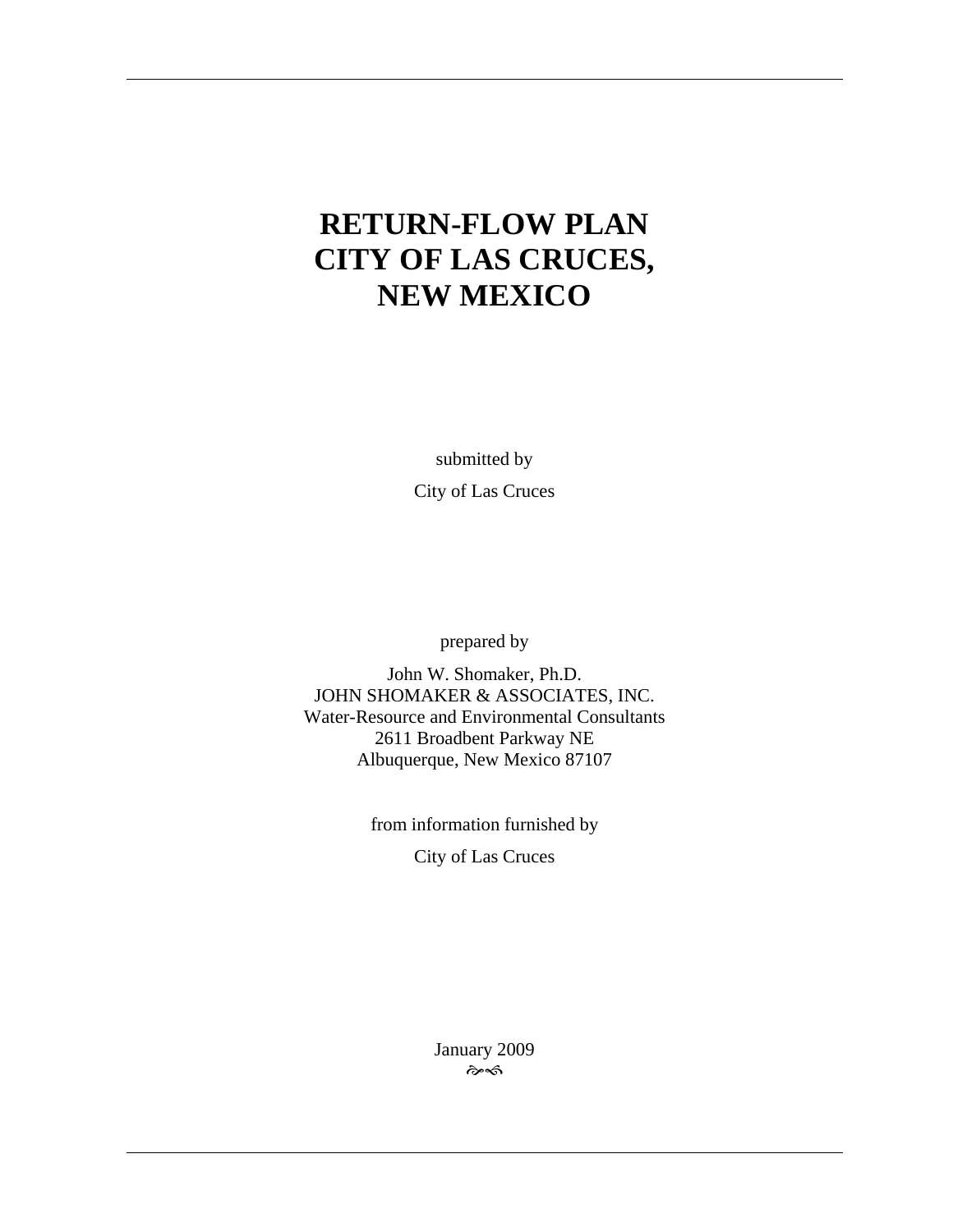## **CONTENTS**

## page

 $\,$ ii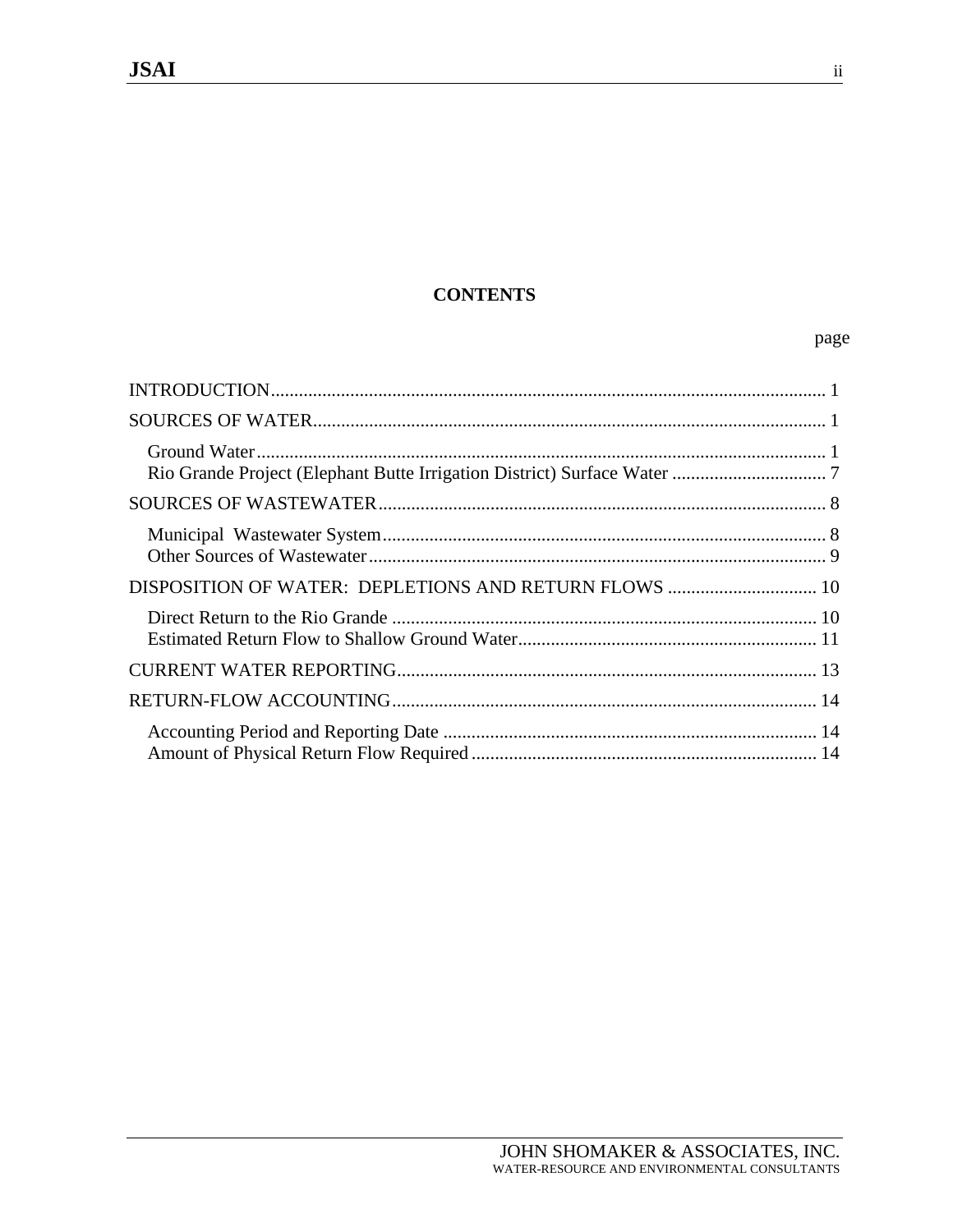## **TABLES**

| Table 1. Schedule of required offsets of Rio Grande depletion under Permit No. LRG 3283                                                                     |  |
|-------------------------------------------------------------------------------------------------------------------------------------------------------------|--|
| Table 2. Annual offsets of Rio Grande depletion required under Permit No. LRG-3283<br>through LRG-3296, the East Mesa (Jornada del Muerto Sub-Basin) wells, |  |
|                                                                                                                                                             |  |
| Table 4. Minimum monthly discharge to the Rio Grande to satisfy requirements for return                                                                     |  |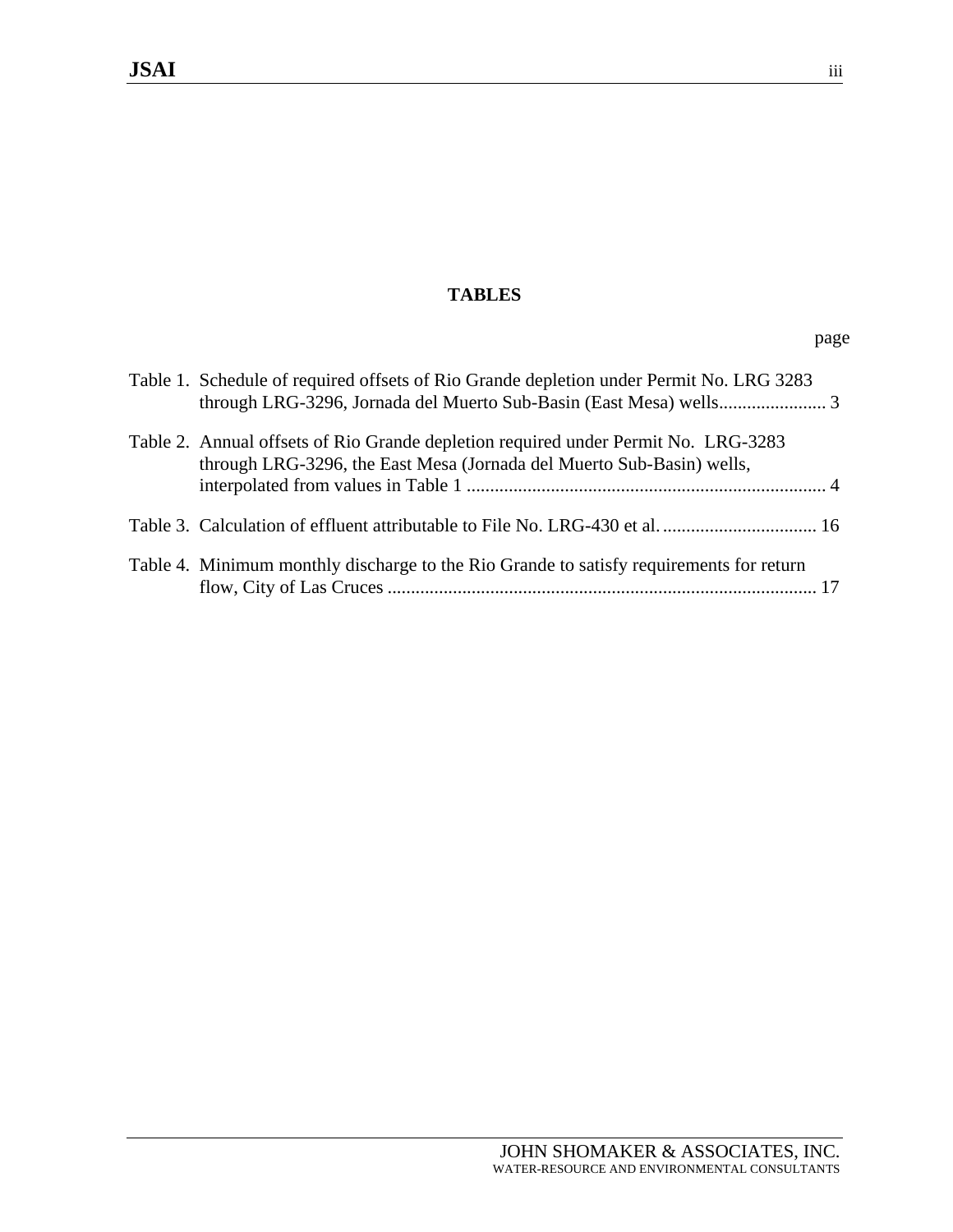## **RETURN-FLOW PLAN CITY OF LAS CRUCES, NEW MEXICO**

January 2009

#### **INTRODUCTION**

 The City of Las Cruces holds water rights and State Engineer permits, and has applied for other permits, that carry with them a variety of conditions, including requirements for discharge of certain amounts of water to the natural system after use. In addition, the City of Las Cruces owns, and has entered into leases of, surface-water allotments for future municipal and industrial (M  $\&$  I) uses. The purposes of this Return-Flow Plan are to compile the various requirements for return flows, and to present the City's plan for meeting them.

#### **SOURCES OF WATER**

The Las Cruces water system diverts water from wells in the Mesilla Sub-Basin and wells in the Jornada del Muerto Sub-Basin under Lower Rio Grande Underground Water Basin ground-water rights, and in the future will divert surface water under existing Rio Grande rights already owned by the City, and also under leases from allottees served by the Elephant Butte Irrigation District (EBID). The amounts of water that the City of Las Cruces must return to the surface-water or ground-water system depend on the terms of the several water-right permits the City holds, and the adjudication order in LRG-430 et al. The City currently returns these required amounts to the stream system through the discharge of effluent from wastewater treatment. Water rights owned by the City are listed below, along with descriptions of their respective return-flow requirements.

#### **Ground Water**

**File No. LRG-430 et al.:** This declared Lower Rio Grande Underground Water Basin right, established by the City prior to the declaration of the Basin by the State Engineer in 1980 and confirmed by Court Order, represents the ability to divert (that is, to pump from wells) a combined amount up to 21,869 ac-ft/yr from wells in the Mesilla Sub-Basin.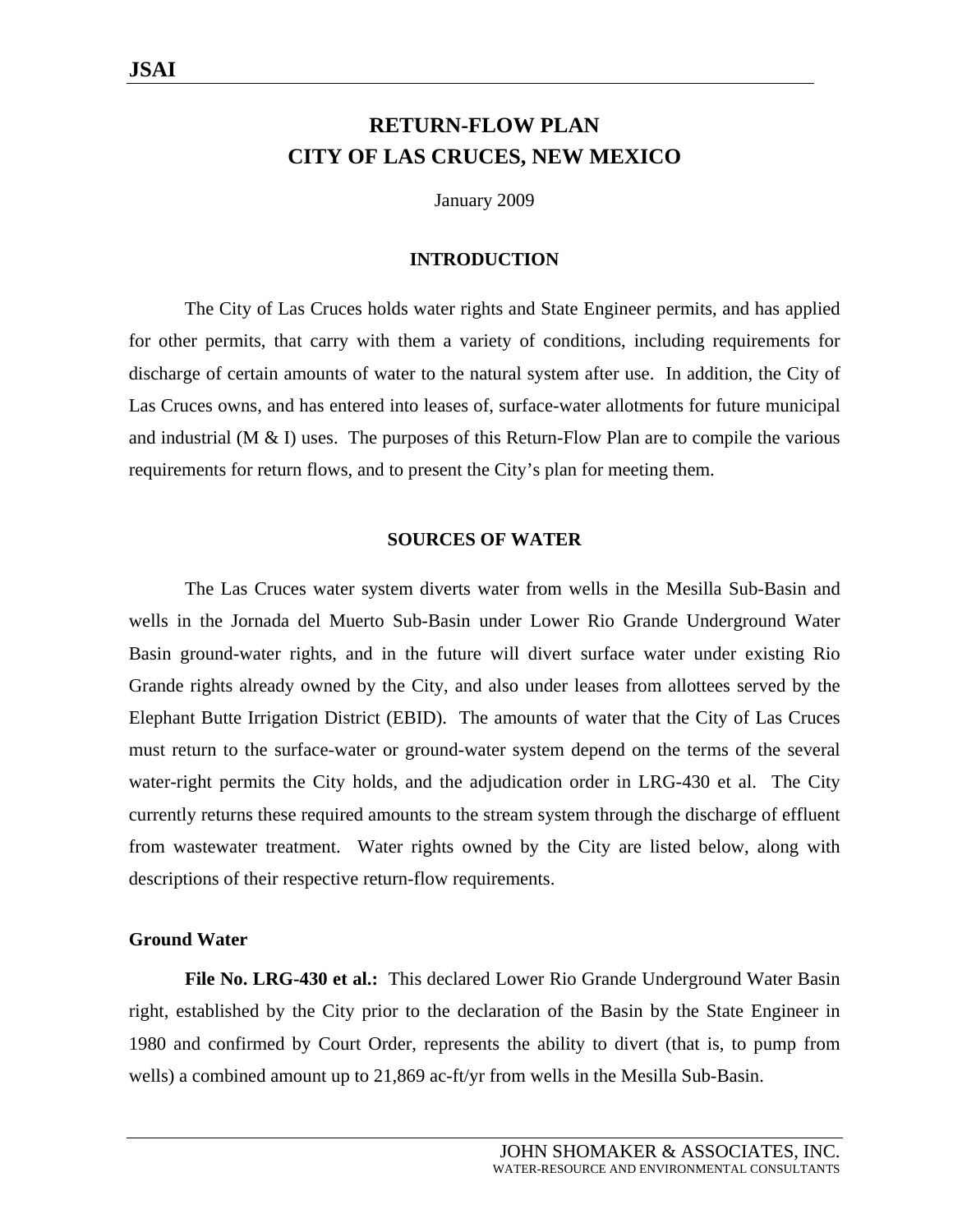The right is the subject of a Subfile Order in the adjudication of the Lower Rio Grande, Northern Mesilla Valley Section.<sup>1</sup> The Order establishes no requirement for return flow, so that the entire amount diverted may be consumed, except that "...during periods of drought which, for purposes of this Offer of Judgment, are defined as years when the annual *pro rata* share of Rio Grande Project water available to acreage supplied with such water within Elephant Butte Irrigation District falls below two (2.0) acre-feet per acre, the Defendant [i.e., the City] shall not consumptively use the treated effluent derived from LRG-430 wells ..., but shall return the effluent derived from these wells to the stream system. If the preceding year ended with an annual *pro rata* share of less than two (2.0) acre-feet per acre, the system remains in drought until the annual *pro rata* share is greater or equal to (2.0) acre-feet per acre."

 Two wells in the Jornada del Muerto Basin are also enumerated in the Subfile Order, LRG-430-S-26 (Well 40) and LRG-430-S-28 (Well 41), but "upon completion of infrastructure and notice to the State Engineer," they will no longer serve as supplemental wells under File No. LRG-430 et al., and will be designated LRG-3289 and LRG-3288 respectively. They will be pumped under State Engineer Permit LRG-3283 through LRG-3296 (issued in 2002), which requires that depletions of Rio Grande flows be offset, by acquisition and transfer of existing valid water rights or by discharge of treated effluent, according to a schedule that reaches 644 ac-ft/yr after 100 years, as described in a following section. Wells LRG-430-S-29 and -S-30 are intended by the City to also become supplemental points of diversion under the East Mesa permits upon adjudication of those permits. A State Engineer permit will be applied for.

**Permits LRG-389 and LRG-399:** Las Cruces has State Engineer permits to drill two wells and divert up to 4,250 ac-ft/yr from them (2,550 ac-ft/yr from LRG-389 and 1,700 ac-ft/yr from LRG-399), with a requirement that effects on the Rio Grande flows be offset by transfer of existing rights. The wells have not been drilled, because of water-quality considerations at the locations described in the permits, but the City is applying for a supplemental point of diversion, Well LRG-430-S-44, for the rights represented by these permits. The application was not protested, and is awaiting action from the Office of the State Engineer.

 Diversions from Well LRG-430-S-44 under LRG-389 and LRG-399 will be reported to the State Engineer separately from diversions from the well under Declaration LRG-430 et al. State Engineer records indicate that 435.5 ac-ft/yr may be diverted from Well LRG-399 under

<sup>1</sup> State of New Mexico vs. Elephant Butte Irrigation District et al., Third Judicial District Court No. CV 96-888, Subfile No. LRN-28-011-0078-A.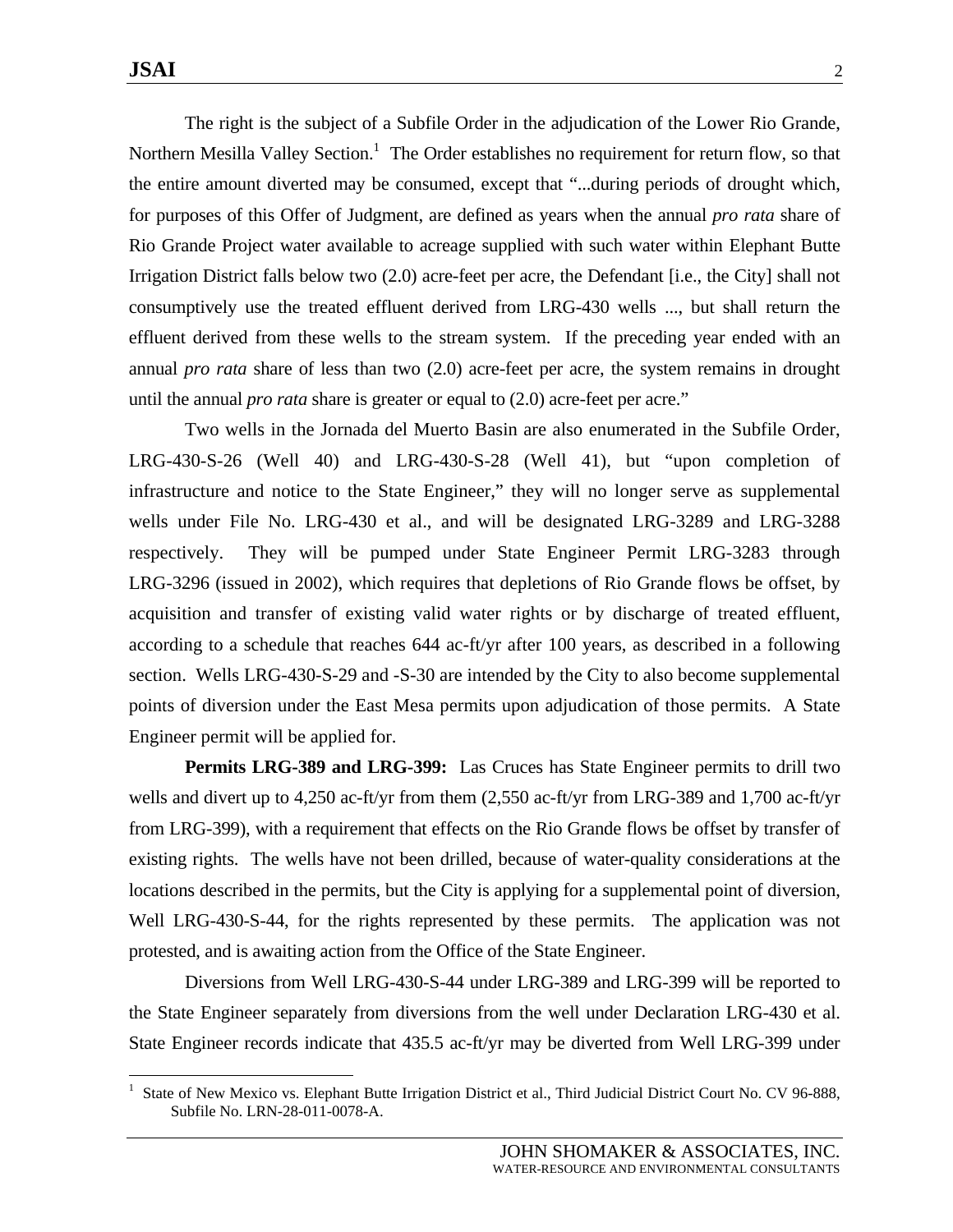existing water rights other than LRG-430. An additional transfer of 21.0 ac-ft/yr was applied for, but the permit has been denied by the State Engineer. The City is aggrieved by the denial, and has responded formally.<sup>2</sup> The consumptive-use amounts available under the alreadytransferred rights (LRG-5933, LRG-3530, and LRG-4455-B) currently total 297.55 ac-ft/yr. These rights would be available to offset depletion due to pumping from the supplemental well.

**Permit LRG-3283 through LRG-3296**: The Las Cruces East Mesa wells in the Jornada del Muerto Sub-Basin are governed by this permit, issued in 2002, which provides for diversion of up to 10,200 ac-ft/yr according to a limiting schedule, and requires that depletions of Rio Grande flows due to pumping be offset, by acquisition and transfer of existing valid water rights or by discharge of treated effluent, according to another schedule. That schedule of required offsets is reproduced in Table 1 and is expanded by interpolation in Table 2, simply as a convenience to provide a value for each year to be used in the return-flow calculations described in later sections of this Plan. No diversions under the permit have occurred.

 Interpolated annual required offsets, the amount that would be required in each year based on the schedule in the permit, are presented in Table 2. For the first 20 years, the values are linear interpolations between the values for 1, 5, 10, and 20 years. For later years, the interpolation is from a polynomial fit through all of the values in the schedule.

| time after<br>start of pumping<br>(years) | required<br>depletion offsets<br>$(ac-ft/yr)$ | time after<br>start of pumping<br>(years) | required<br>depletion offsets<br>$(ac-ft/yr)$ |
|-------------------------------------------|-----------------------------------------------|-------------------------------------------|-----------------------------------------------|
|                                           | 0.0                                           | 30                                        | 50                                            |
|                                           | 0.3                                           | 40                                        | 100                                           |
| 10                                        | 2.8                                           | 100                                       | 644                                           |
| 20                                        | 18                                            |                                           |                                               |

**Table 1. Schedule of required offsets of Rio Grande depletion under Permit No. LRG 3283 through LRG-3296, Jornada del Muerto Sub-Basin (East Mesa) wells** 

ac-ft/yr - acre-feet per year

<sup>&</sup>lt;sup>2</sup> The diversion amounts are as follows: LRG-3530 and LRG-3530-S into LRG-399, 19.0 ac-ft/yr; LRG-4455-B into LRG-399, 109.0 ac-ft/yr; and LRG-5933 and LRG-399, 307.5 ac-ft/yr, for a total of 435.5 ac-ft/yr. The transfer that had been applied for, but which was denied, is LRG-449 into LRG-389 and LRG-399. The LRG-4455-B application had requested a diversion of 285.24 ac-ft/yr from Well LRG-399, which would have led to a total diversion of 611.7 ac-ft/yr, but the Conditions of Approval indicate a maximum diversion of 109.0 ac-ft/yr. This amount is based on a State Engineer analysis of the quantity available for transfer (see OSE Memorandum dated October 15, 2002, from E.H. Fuchs to Calvin Chaves, File No. LRG-399).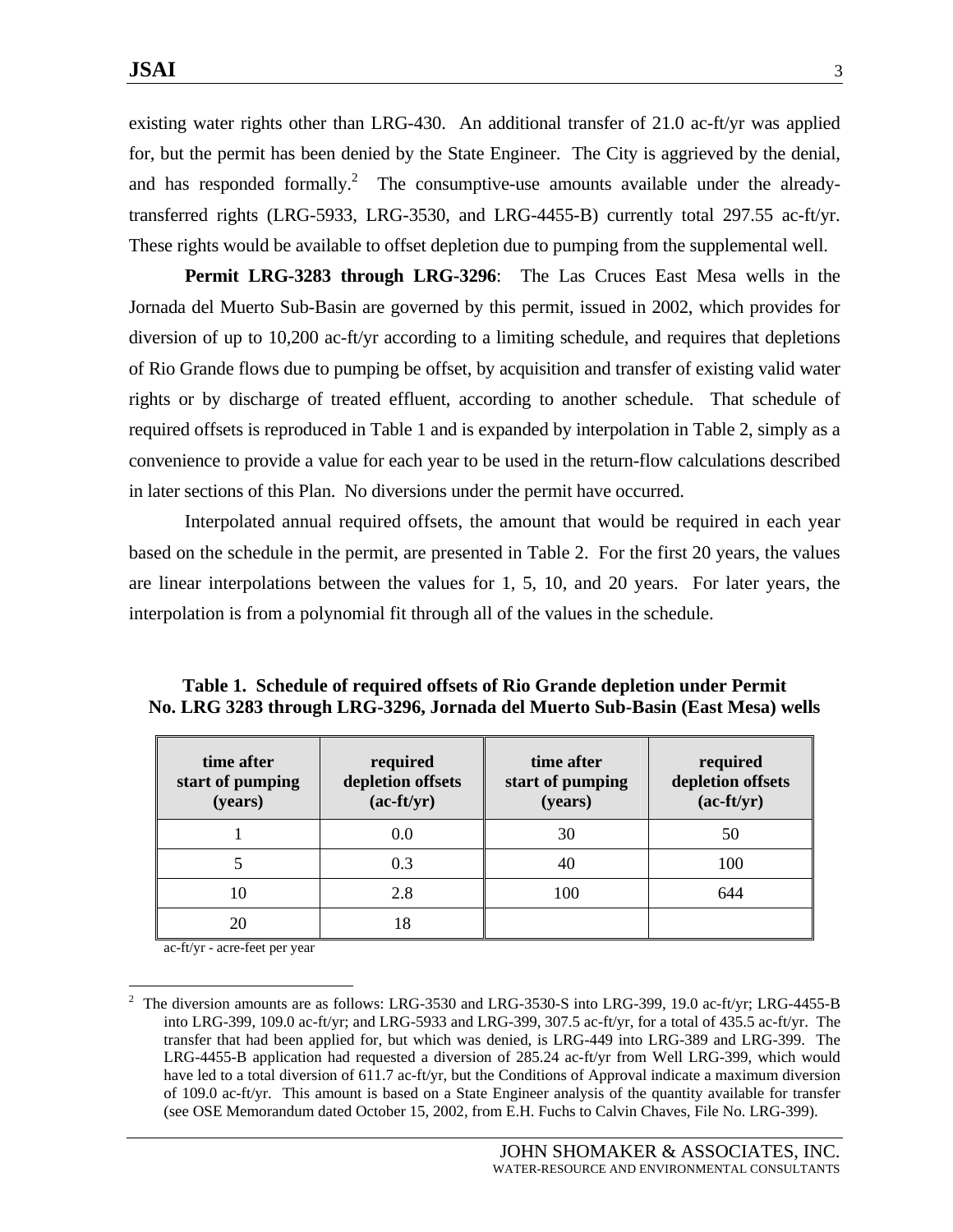|                                                                           | Table 2. Annual offsets of Rio Grande depletion required under |  |
|---------------------------------------------------------------------------|----------------------------------------------------------------|--|
|                                                                           | Permit No. LRG-3283 through LRG-3296, the East Mesa            |  |
| (Jornada del Muerto Sub-Basin) wells, interpolated from values in Table 1 |                                                                |  |
|                                                                           |                                                                |  |
|                                                                           |                                                                |  |

| time after<br>start of pumping<br>(years) | time after<br>offset required<br>start of pumping<br>(acre-feet)<br>(years) |        | offset required<br>(acre-feet) |
|-------------------------------------------|-----------------------------------------------------------------------------|--------|--------------------------------|
| $\mathbf{1}$                              | $0.00\,$                                                                    | 51     | 161                            |
| $\overline{2}$                            | 0.06                                                                        | 52     | 167                            |
| 3                                         | 0.15                                                                        | 53     | 174                            |
| $\overline{4}$                            | 0.23                                                                        | 54     | 181                            |
| 5                                         | 0.30                                                                        | 55     | 188                            |
| 6                                         | $0.80\,$                                                                    | 56     | 195                            |
| $\overline{7}$                            | 1.3                                                                         | 57     | 203                            |
| $8\,$                                     | 1.8                                                                         | 58     | 210                            |
| 9                                         | 2.3                                                                         | 59     | 218                            |
| 10                                        | 2.8                                                                         | 60     | 225                            |
| 11                                        | 4.3                                                                         | 61     | 233                            |
| 12                                        | 5.8                                                                         | 62     | 241                            |
| 13                                        | 7.3                                                                         | 63     | 249                            |
| 14                                        | 8.8                                                                         | 64     | 258                            |
| 15                                        | 10                                                                          | 65     | 266                            |
| 16                                        | 12                                                                          | 66     | 275                            |
| 17                                        | 13                                                                          | 67     | 283                            |
| 18                                        | 15                                                                          | 68     | 292                            |
| 19                                        | 16                                                                          | 69     | 301                            |
| 20                                        | 18                                                                          | 70     | 310                            |
| 21                                        | 23                                                                          | 71     | 319                            |
| 22                                        | $26\,$                                                                      | $72\,$ | 329                            |
| 23                                        | 29                                                                          | 73     | 338                            |
| 24                                        | 32                                                                          | 74     | 348                            |
| 25                                        | 35                                                                          | 75     | 357                            |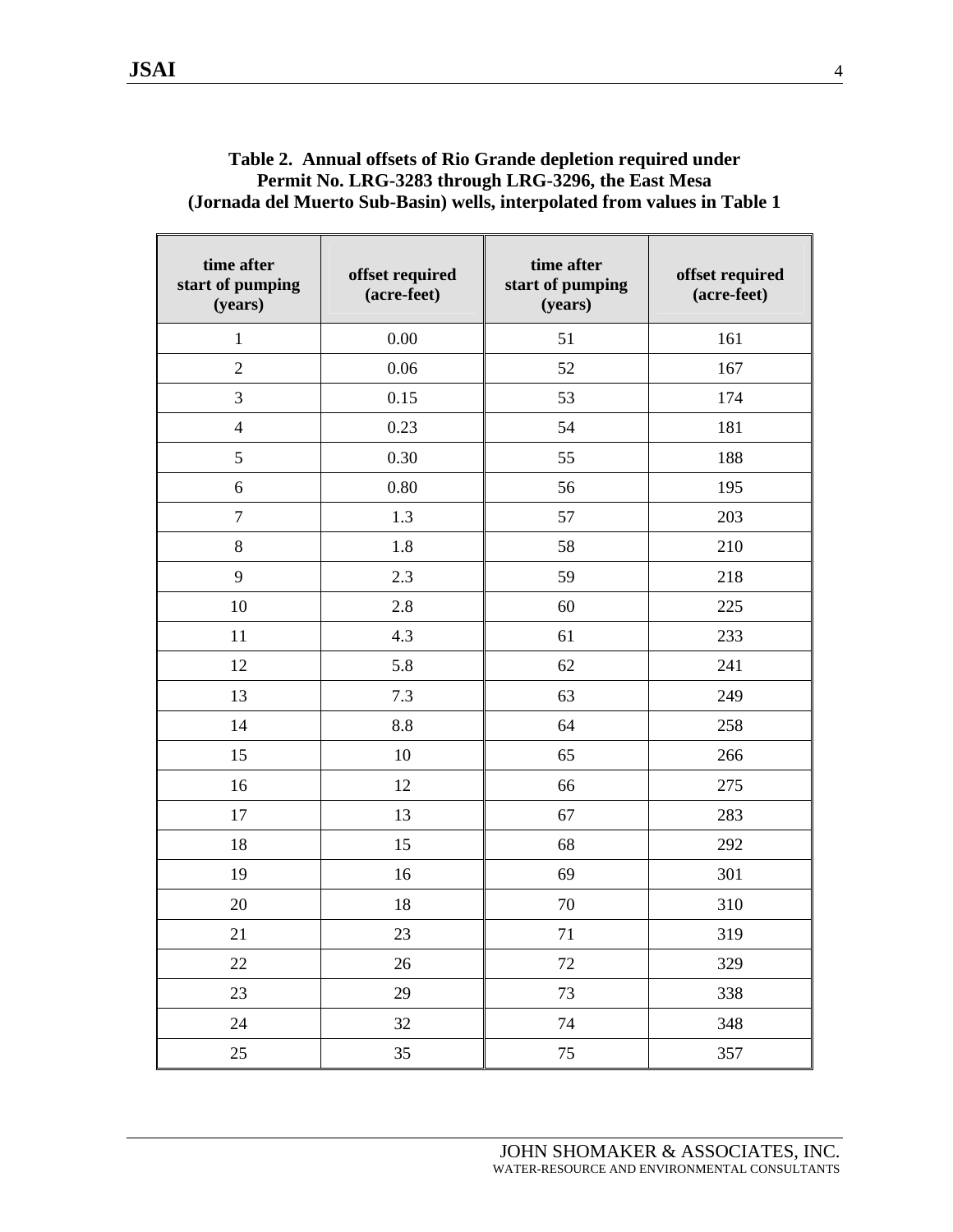#### **Table 2. Annual offsets of Rio Grande depletion required under Permit No. LRG-3283 through LRG-3296, the East Mesa (Jornada del Muerto Sub-Basin) wells, interpolated from values in Table 1 (concluded)**

| time after<br>start of pumping<br>(years) | offset required<br>(acre-feet) | time after<br>start of pumping<br>(years) | offset required<br>(acre-feet) |
|-------------------------------------------|--------------------------------|-------------------------------------------|--------------------------------|
| 26                                        | 38                             | 76                                        | 367                            |
| 27                                        | 41                             | 77                                        | 377                            |
| 28                                        | 45                             | 78                                        | 387                            |
| 29                                        | 48                             | 79                                        | 398                            |
| 30                                        | 50                             | 80                                        | 408                            |
| 31                                        | 56                             | 81                                        | 419                            |
| 32                                        | 60                             | 82                                        | 429                            |
| 33                                        | 64                             | 83                                        | 440                            |
| 34                                        | 68                             | 84                                        | 451                            |
| 35                                        | 73                             | 85                                        | 462                            |
| 36                                        | 77                             | 86                                        | 473                            |
| 37                                        | 82                             | 87                                        | 485                            |
| 38                                        | 86                             | 88                                        | 496                            |
| 39                                        | 91                             | 89                                        | 508                            |
| 40                                        | 100                            | 90                                        | 520                            |
| 41                                        | 102                            | 91                                        | 531                            |
| 42                                        | 107                            | 92                                        | 543                            |
| 43                                        | 112                            | 93                                        | 556                            |
| 44                                        | 118                            | 94                                        | 568                            |
| 45                                        | 124                            | 95                                        | 580                            |
| 46                                        | 130                            | 96                                        | 593                            |
| 47                                        | 135                            | 97                                        | 605                            |
| 48                                        | 142                            | 98                                        | 618                            |
| 49                                        | 148                            | 99                                        | 631                            |
| 50                                        | 154                            | 100                                       | 644                            |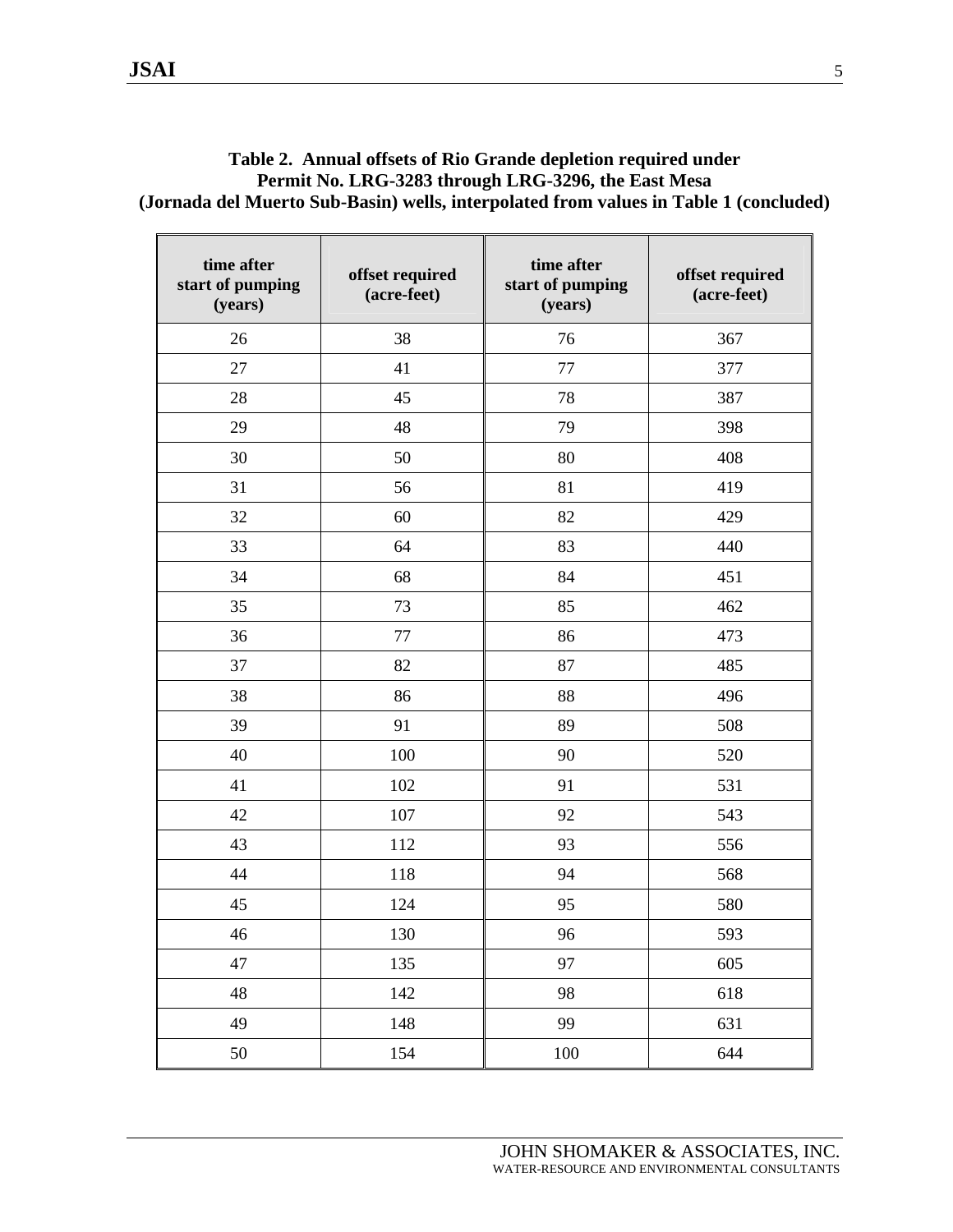Wastewater collected by the Las Cruces system is presently conveyed to the Jacob A. Hands Wastewater Treatment Facility, treated, and then discharged to the Rio Grande. Las Cruces plans to build a water-reclamation plant on the East Mesa to collect wastewater from interceptors serving, in particular, the Las Colinas, Mars, High Range, and Sonoma Ranch areas, and will have the ability to serve the recently-annexed Vistas at Presidio development.<sup>3</sup> Flows collected from these systems will be treated to produce a very-high-quality reclaimed water intended for sale to customers with high landscape-irrigation needs and for use to irrigate city parks east of Interstate 25. A potential customer is the Sonoma Ranch Golf Course, but it is not included in any current plan. The wastewater would primarily be derived from the East Mesa wells. The plant is expected to be in service by about 2010, and have a capacity of 500,000 gallons per day. The annual capacity at full operation would be about 560 ac-ft, but the irrigation use is likely to be seasonal, and the annual treatment volume less than 560 ac-ft. The remaining wastewater would be transferred to the Jacob A. Hands Wastewater Treatment Facility, treated, and then discharged to the Rio Grande.

**Application, File No. LRG-3275 through LRG-3282** (**West Mesa Applications):**  Las Cruces applied to the State Engineer in 1981 for an appropriation of 8,000 ac-ft/yr, to be pumped from wells on the West Mesa. Although the permit has not yet been approved, it is very likely to be conditioned to require that depletion of flows of the Rio Grande be offset by a combination of acquisition of existing rights to surface water or ground water, and return flows. Las Cruces expects to use return flows from various sources, in accordance with the LRG-430 et al. Subfile Order and subject to the conditions of other permits as described elsewhere in this Return-Flow Plan, to offset depletion. All of the effluent that results from pumping of the group of West Mesa wells plus up to 4,480 ac-ft/yr of other effluent (assuming that 44 percent of pumping will appear as return flow) will be used to offset the entire amounts diverted from the wells.

**File No. LRG-5818 et al., Jornada Water Company:** Las Cruces has preliminarily acquired the wells, State Engineer permits, and declared pre-basin water right of Jornada Water Company. The total permitted diversion is 792.0 ac-ft/yr. Diversions in excess of the pre-basin right, 42.46 ac-ft/yr, must be matched by offsetting water rights or return flow. Although the amount of water that may be diverted shall not exceed 42.46 ac-ft/yr without submission, and approval by the State Engineer, of a schedule for the acquisition of

<sup>3</sup> City of Las Cruces 40-Year Water Development Plan, November 2008, p. 57.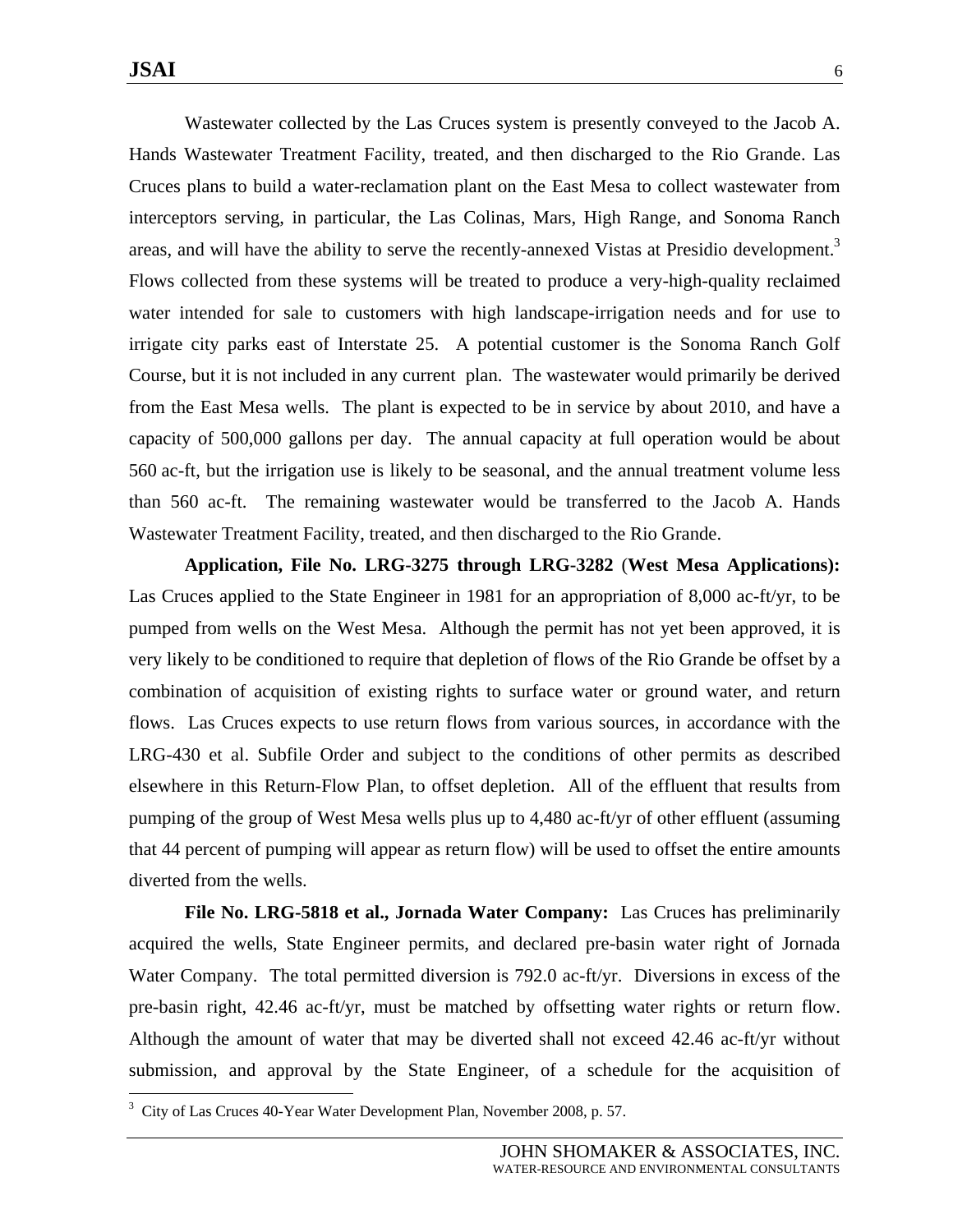replacement surface water to prevent impairment of senior surface water rights, the permit also includes a provision to the effect that "upon submission of an effluent return-flow plan acceptable to the State Engineer, permittee's discharge of treated effluent to the Rio Grande stream system may reduce the amount of replacement surface water otherwise required, but shall not be a basis for requesting an increase in the maximum annual diversion of up to 792.0 acre-feet."4 This Return-Flow Plan is intended to serve as that submission, and the return-flow accounting in this Plan includes a provision for increasing diversions under LRG-5818 et al. by discharging treated effluent in sufficient amounts to offset the increased effects on the flow of the Rio Grande.

#### **Rio Grande Project (Elephant Butte Irrigation District) Surface Water**

Las Cruces is planning a surface-water diversion project and a water-treatment facility for potable water uses. A comprehensive feasibility study is currently underway, including determination of a plant site. Water will be diverted under rights and other arrangements as described below, treated, and conveyed to the distribution system. The following discussion of the City's potential surface-water supply is included in this Return-Flow Plan, even though specifics as to the supply are lacking at present, because return-flow requirements are expected and would be included in the accounting under this Plan.

**Surface-Water Rights Owned or Leased from EBID:** Las Cruces owns or has leasepurchase agreements for surface-water rights appurtenant to some 1,138.48 acres of irrigated land.<sup>5</sup> These rights are represented by Offers of Judgment in the adjudication of the Lower Rio Grande Basin. The amount of consumptive use available under these rights remains to be determined in the adjudication; the City expects that the proportion of return flow of water diverted under these rights by the City would be required to be the same as if the rights were exercised in irrigation.

**Leases to Las Cruces Special Water Users Association:** Legislation enacted in  $2003<sup>6</sup>$  allows municipalities, such as Las Cruces, and certain other kinds of entities, to form Special Water Users' Associations (SWUAs) which may lease Rio Grande Project irrigation water for their respective uses. State Engineer regulations governing these leases, and the associated return-flow requirements, are expected to be promulgated.

 $\overline{a}$ 

<sup>4</sup> Permits for Supplemental Wells, Nos. LRG-5818-S-7 through –S-10, Conditions of Approval 1 and 7.

<sup>5</sup> Information from City of Las Cruces, January 2008.

<sup>6</sup> NMSA 1978, §§73-10-48, 73-10-49, and 73-10-50 (2003).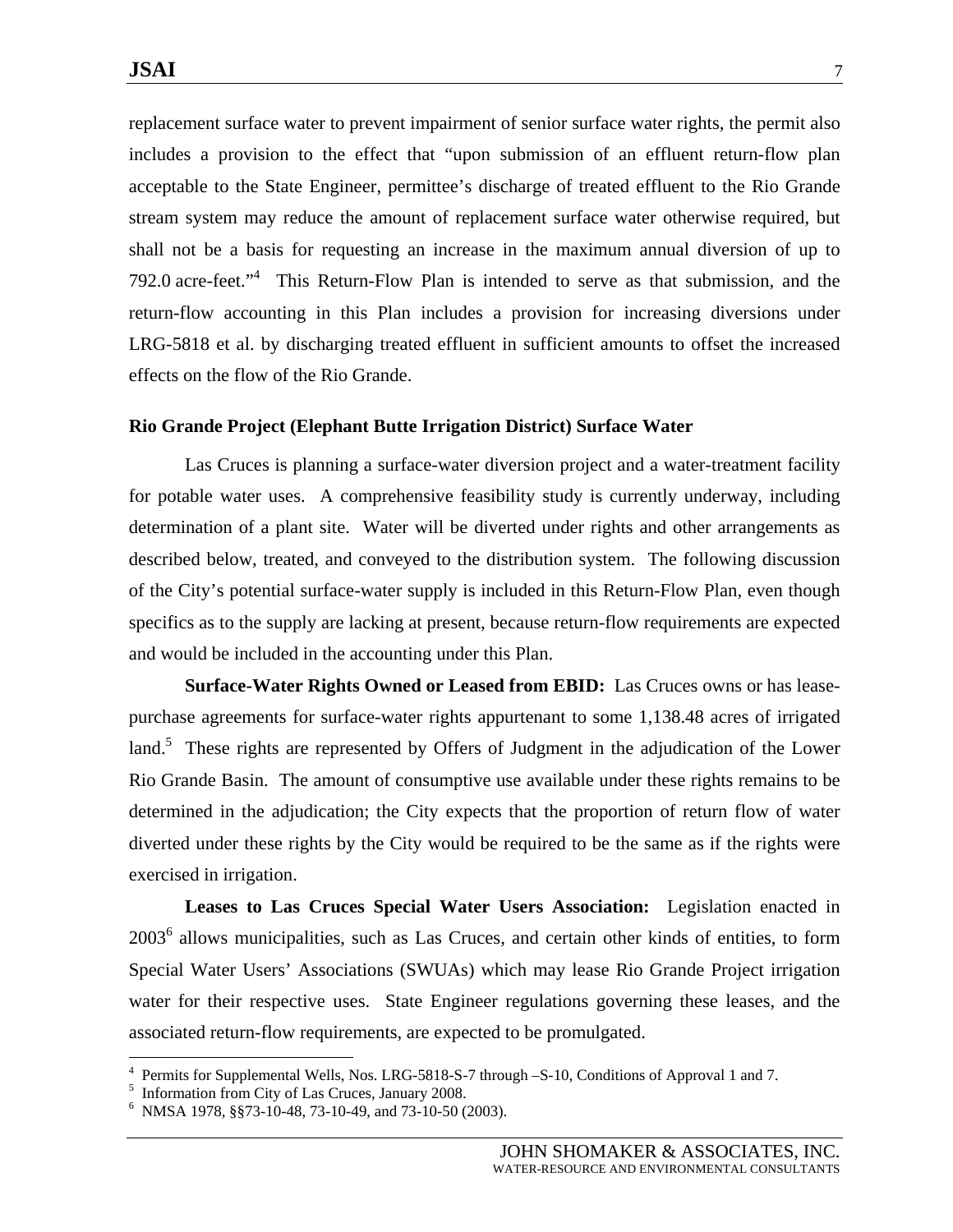Las Cruces formed the Las Cruces Special Water Users' Association in 2005, for the purposes of entering into 40-year leases of the annual allotments of Rio Grande Project water from the owners of tracts of land within the boundaries of the Elephant Butte Irrigation District, acting in a fiduciary capacity on behalf of the City as a municipal water utility, and acquiring annual water allotments on behalf of the City. $^7$ 

#### **SOURCES OF WASTEWATER**

#### **Municipal Wastewater System**

The principal source of wastewater to be treated and discharged is the municipal sewer system. As of this writing, an amount equivalent to about 44 percent of the City's total water diversion is discharged to the Rio Grande as treated wastewater. $8$  The actual future amounts will be determined monthly as a part of this plan. At present, most of this effluent is derived from pumping of the City's wells under File No. LRG-430 et al.

 Some wastewater derived from LRG-430 wells west of the Rio Grande (Wells 36, 46, and 63, and four other permitted wells either not yet in service or as-yet undrilled), and wastewater from the airport, the prison, and the industrial park, is treated in a small wastewater reclamation plant west of the river. Water from this plant is not discharged to the Rio Grande, and no return flow is claimed. In the future, water produced from the West Mesa wells drilled under the applied-for permit, File Nos. LRG-3275 through LRG-3282, will result in additional wastewater. At present there is no wastewater connection across the river, but it is planned that some water from these sources will be treated in the Jacob A. Hands plant and discharged to the Rio Grande.

 The municipal wastewater system serves some individual customers that are supplied water by other water utilities which have no wastewater systems, and the wastewater is therefore derived from non-City sources. These individual residential customers (Code 1431 accounts) are distinguished in the City's utility accounting, and the discharge volume from each is estimated based on similar residential routes. It is therefore possible to determine the amounts of wastewater from City customers that are derived from non-City supply sources only. As of October 30, 2007, there were about 165 such accounts.

JOHN SHOMAKER & ASSOCIATES, INC. WATER-RESOURCE AND ENVIRONMENTAL CONSULTANTS

<sup>7</sup> Second Amended Certificate of Organization for the Las Cruces Special Water Users' Association, 2005 8

City of Las Cruces 40-Year Water Development Plan, November 2008, p. 16.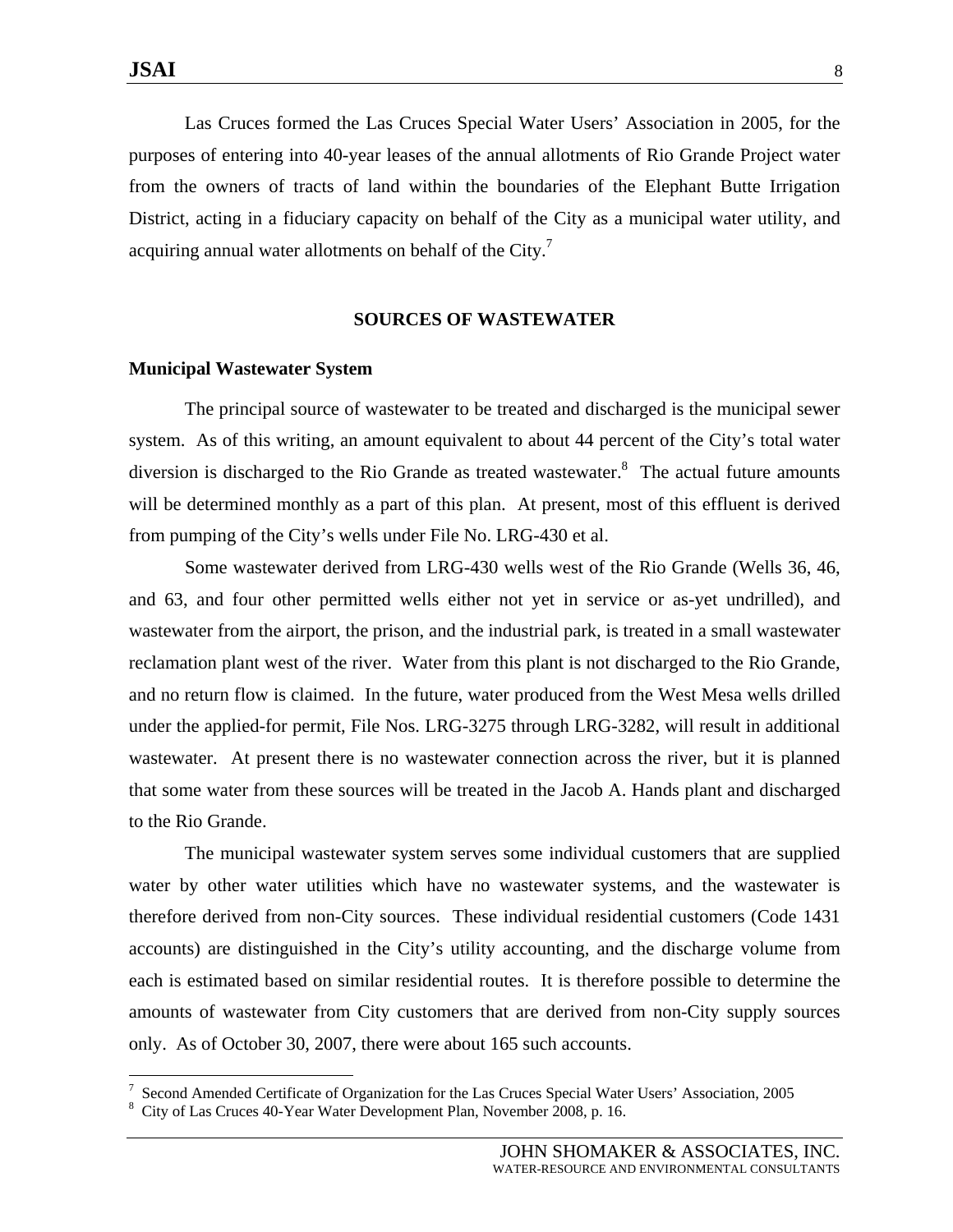#### **Other Sources of Wastewater**

State Engineer practice, in the absence of any agreement to the contrary, is to recognize return-flow credit as belonging to the entity that physically discharges water to the original source, which in the case of Las Cruces is the Rio Grande.

**New Mexico State University:** The City owns and treats wastewater, originally derived from University wells under its water rights, received from the University. The wastewater flows are metered. The governing contract, signed in 1991, does not explicitly assign the return-flow credit. Las Cruces will account for the wastewater as part of its return flow to the Rio Grande in compensation for handling and treating the wastewater.

 Las Cruces entered into an agreement in 2007 that provides for purchase of water from the University for peaking and emergency supply. That agreement provides that the City owns all return-flow credits that would arise from discharge of wastewater derived from that source.

**Town of Mesilla:** Las Cruces owns and treats wastewater, originally derived from Town of Mesilla wells under its water rights, received from the town. The lift station that conveys the Mesilla wastewater to the City wastewater system also receives some wastewater from Las Cruces customers. The wastewater flows from Mesilla, not metered at present, will be metered as part of this Plan. The contract with Mesilla, signed in 1991, does not assign the return-flow credit. Las Cruces will include the wastewater as part of its return flow to the Rio Grande, in compensation for handling and treating the wastewater.

**San Pablo Mutual Domestic Water Consumers' Association:** The City owns and treats wastewater from the San Pablo Association under a contract that does not assign returnflow credits. The wastewater flows are metered. The water is derived from wells of the Jornada Water Co., pumped by Jornada under State Engineer permits other than Declaration LRG-5818 et al., which now belong to Las Cruces. Las Cruces will include the wastewater as part of its return flow to the Rio Grande, in compensation for handling and treating the wastewater.

**Doña Ana County, on behalf of the Community of Doña Ana:** Las Cruces accepts wastewater from Doña Ana under a 1998 contract that does not mention return-flow credits. The water supplier in this case is the Doña Ana Mutual Domestic Water Consumers' Association. Pursuant to a settlement agreement with the Association,<sup>9</sup> the Association has the right to all

<sup>9</sup> Agreement of Compromise, Settlement and Release, Doña Ana Mutual Domestic Water Consumers' Association vs. City of Las Cruces, U.S. District Court for N.M., Case No. CIV-02-122 BB/KMB.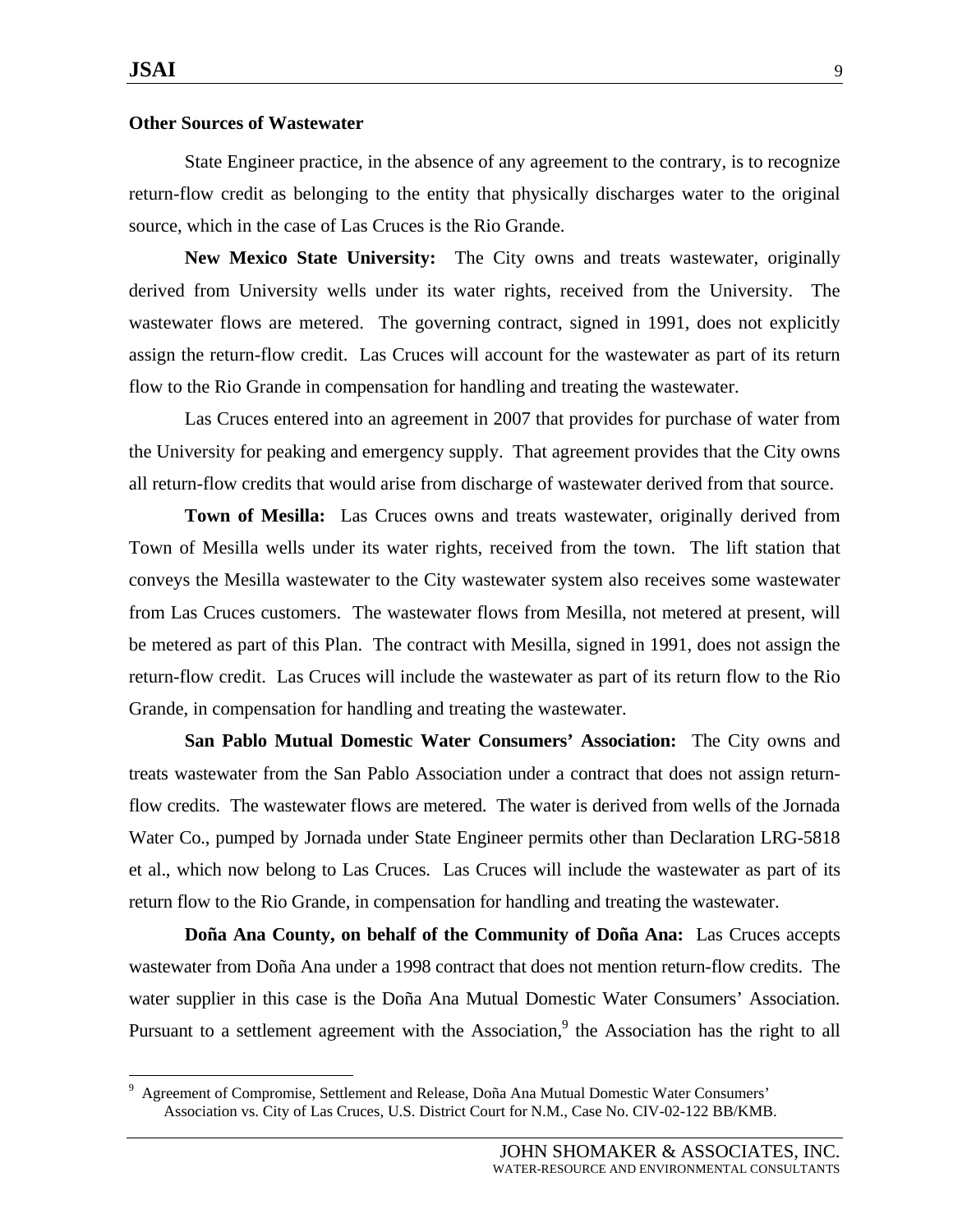return-flow credits, if any, associated with water provided to its water customers that is treated as wastewater by the City. The Association may construct its own wastewater-treatment facilities in the future, and the potential return-flow credits may be reduced accordingly. The wastewater received by the City from the Community of Doña Ana is metered.

**Winterhaven Mobile Home Subdivision:** Las Cruces owns and treats wastewater from Winterhaven MDWC&SWA, which provides water service to its customers, and will include the wastewater as part of its return flow to the Rio Grande, in compensation for handling and treating the wastewater. The wastewater flows are not metered at present, but will be metered as part of this Plan.

 Some City wastewater customers within the city limits have their own wells, or purchase water from other suppliers. Las Cruces owns, treats, and discharges wastewater received from these customers.

#### **DISPOSITION OF WATER: DEPLETIONS AND RETURN FLOWS**

According to the City's 40-Year Water Development Plan,<sup>10</sup> "about 44 percent of the City's total water diversion is discharged as treated waste water effluent to the Rio Grande. The remainder is consumptively used through evapotranspiration or returned to the aquifer through deep percolation." A large percentage of that remainder is depleted in various uses. The following sections describe the disposition of the portion of the total diversion that is either discharged as treated wastewater, or otherwise returns to the aquifer system.

#### **Direct Return to the Rio Grande**

 $\overline{a}$ 

 **Jacob A. Hands Wastewater Treatment Facility:** Wastewater collected by the City is treated at the Jacob A. Hands plant, and discharged to the Rio Grande. The discharge is metered. Return flows described in this Plan will appear in the Rio Grande at that point, which is located just north of Interstate 10, and just east of the river. The plant treats 7.3 to 8.3 MGD (equivalent to about 9,300 ac-ft/yr for the period 2000 through 2005). The City is currently upgrading this plant to accept 13.5 MGD of wastewater.

<sup>&</sup>lt;sup>10</sup> City of Las Cruces 40-Year Water Development Plan, November 2008, p. 16.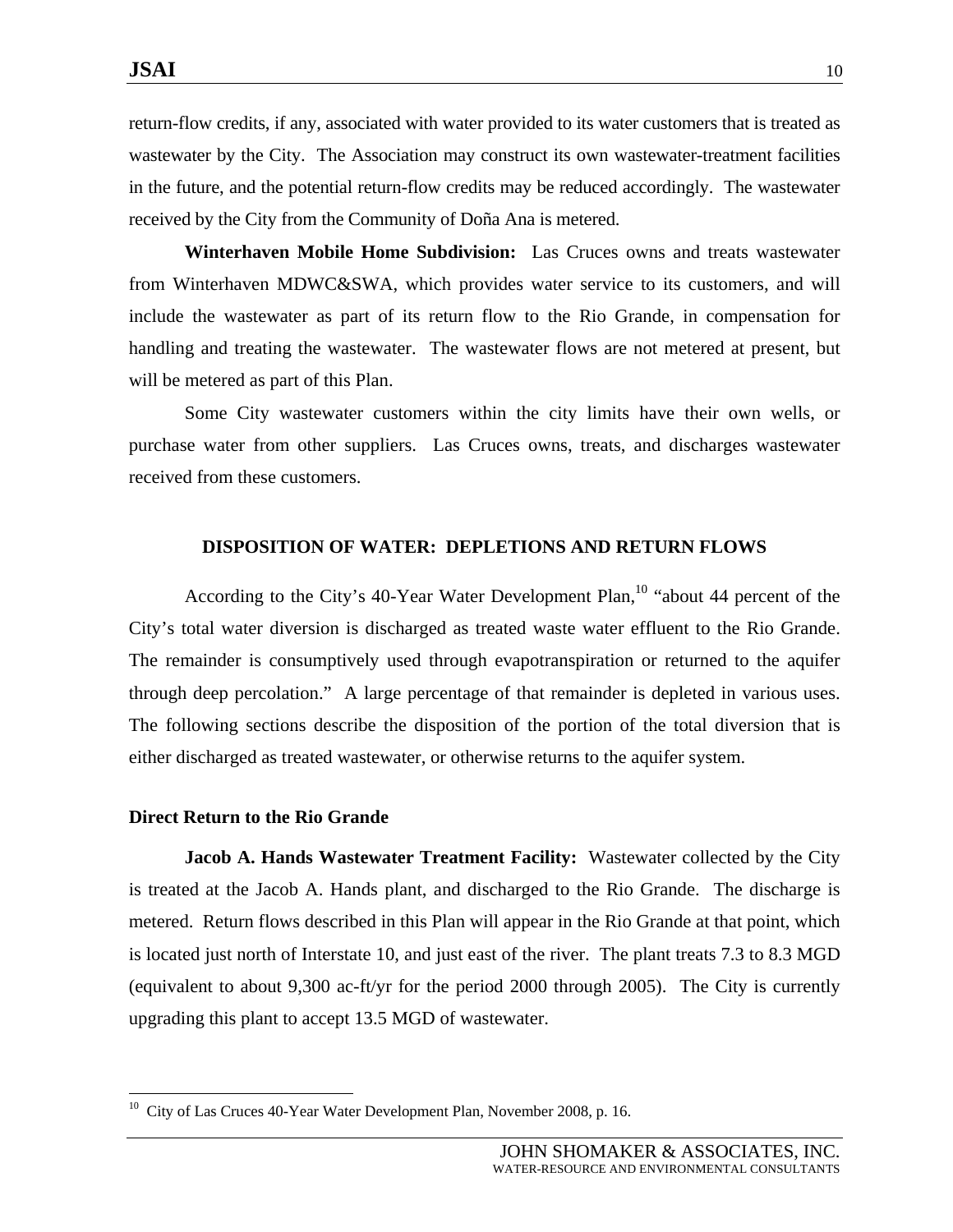#### **Estimated Return Flow to Shallow Ground Water**

Although this Return-Flow Plan contemplates that only metered flow returned directly to the Rio Grande will be considered "return flow" in the context of water-rights administration, there are other flows of water, diverted under City water rights, that go back to "the ground water system or surface water system (see definition of 'return flow' in the proposed State Engineer Rules and Regulations)."11 Although these other physical return flows are not claimed by the City as components of the return flow required under various rights, they are discussed here to provide a description of all of the categories of disposition of water that is diverted and not consumed. These indirect return flows do have the effects of ensuring, first, that the City's obligations in terms of physical returns of water are met, and also of providing a buffer in case of short-term under-delivery of return flow. The current total of such physical return flows is estimated at something close to 3,450 ac-ft/yr, as described in the following paragraphs.

 **Septic-Tank Returns from City Water Customers:** The City has identified, through a study by CDM, an estimated 1,880 parcels within the current City service area that are on septic-tank systems and not served by the City's wastewater collection and treatment system.<sup>12</sup> Not all of these parcels are occupied; on the other hand, a number of parcels have several mobile homes on each parcel. In recent years, State Engineer policy has recognized physical return flows only in areas of shallow ground water, generally defined as those in which the water table is 100 ft or less below land surface.

 For the purpose of estimating the return flow that might be occurring under present conditions, only the potential septic tanks west of Interstate 25, where the depth to the water table is generally less than 100 ft, are considered. These lie in City Council Districts 1 through 4, and certain subdivisions in Districts 5 and 6. The number of parcels estimated in the CDM report is 767. If each potential tank is assumed to receive water at an "inside use" rate equivalent to the winter residential water use of about 5 percent of the annual use (169 gallons per capita per day) per winter month, and the number of individuals using each

 $11\,$  $^{11}$  §19.25.16.7VV NMAC

<sup>12</sup> CDM, 2006, City of Las Cruces, New Mexico, septic tank identification and prioritization plan: CDM, consultant's report to City of Las Cruces, p. 1.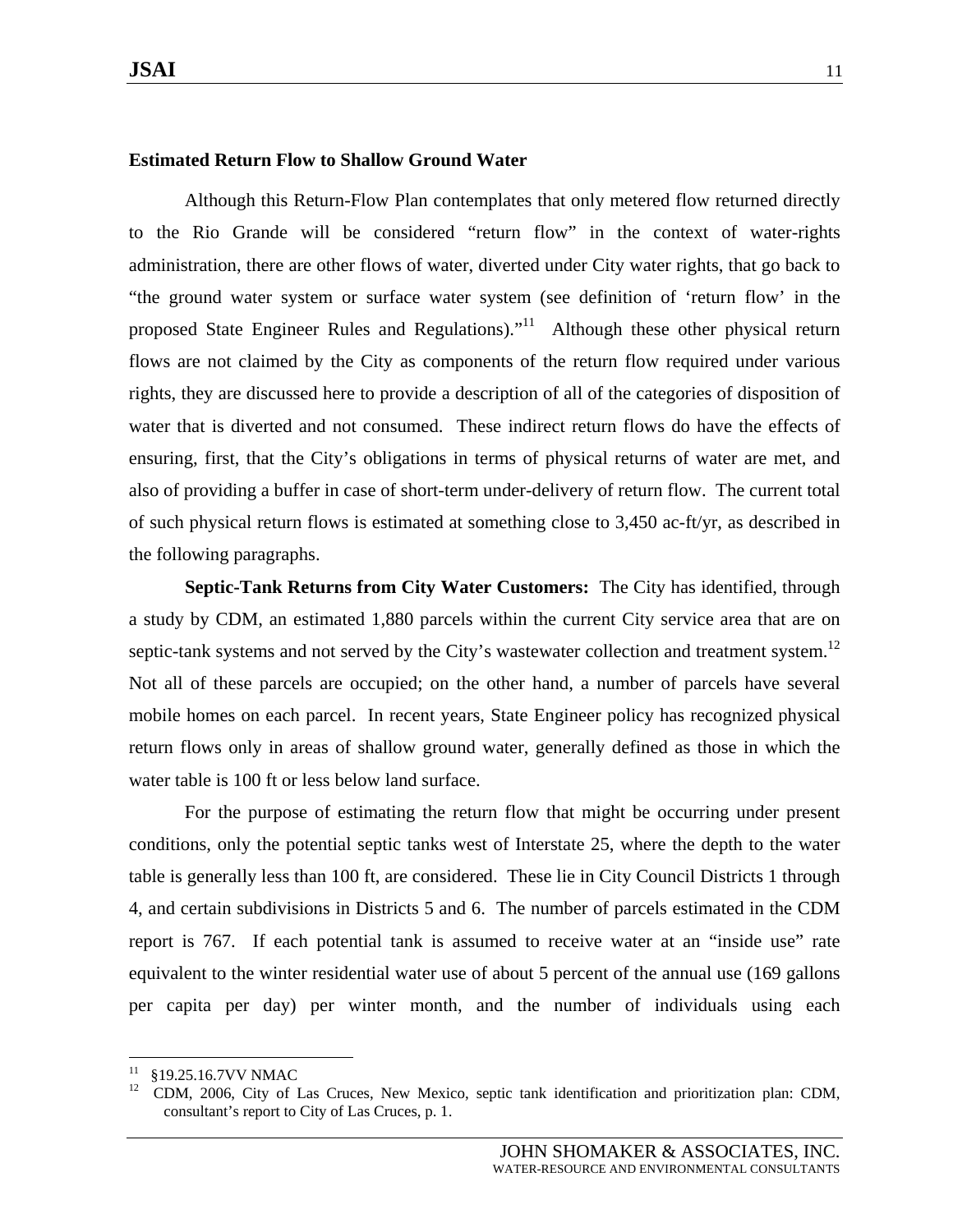septic tank is 2.46,<sup>13</sup> then the total flow to these septic tanks is on the order of 200 ac-ft/yr. This amount is expected to decline over time as presently unsewered lots are connected to the system. The City understands that the septic-tank flows are not recognized for return-flow credit by the State Engineer.

 **Return Flow from Irrigation of Parks and Other Lands:** Las Cruces supplies irrigation water to parks, golf courses, athletic fields, and landscaping owned by the City. The average deliveries for these purposes during the period 2000-2005 was 1,101 ac-ft/yr (about 8 percent of all metered delivery).<sup>14</sup> Most of these lands are in the valley, where the water table is relatively close to land surface, and some return flow can be expected. If the average return flow from irrigation of these lands is about one-half of the amount applied, then a return flow under current conditions of about 550 ac-ft/yr would be occurring. The City understands that the irrigation returns described in this paragraph are not recognized for return-flow credit by the State Engineer.

 **Non-Revenue Water:** Some components of the City's water audit accounting described in a following section, CURRENT WATER REPORTING, are flows that are likely to reach the Rio Grande through storm sewers, or to reach shallow ground water, and thus provide physical return flow. These components include fire-fighting and training, street cleaning, new water-main flushing, line breaks and spills, and system leaks. The total of all components, including both the real physical losses listed, and apparent losses related to theft and vandalism, meter inaccuracy, and data-management errors, would have led to an estimated average amount of about 2,700 ac-ft/yr during the period 2003-2007; a large part of that is likely to be appearing physically as return flow.

 Although the total non-revenue water, as a percentage of annual diversion, is expected to decline, the annual diversions themselves are expected to increase over time. The City's goal is to reduce non-revenue water to about 10 percent of diversions. The City understands that the flows described in the preceding paragraph are not recognized for return-flow credit by the State Engineer.

<sup>&</sup>lt;sup>13</sup> City of Las Cruces 40-Year Water Development Plan, November 2008, Appendix O, p. O-1.<br><sup>14</sup> City of Las Cruces 40 Year Water Development Plan, November 2008, Appendix O, Teblo G

<sup>14</sup> City of Las Cruces 40-Year Water Development Plan, November 2008, Appendix O, Table O1.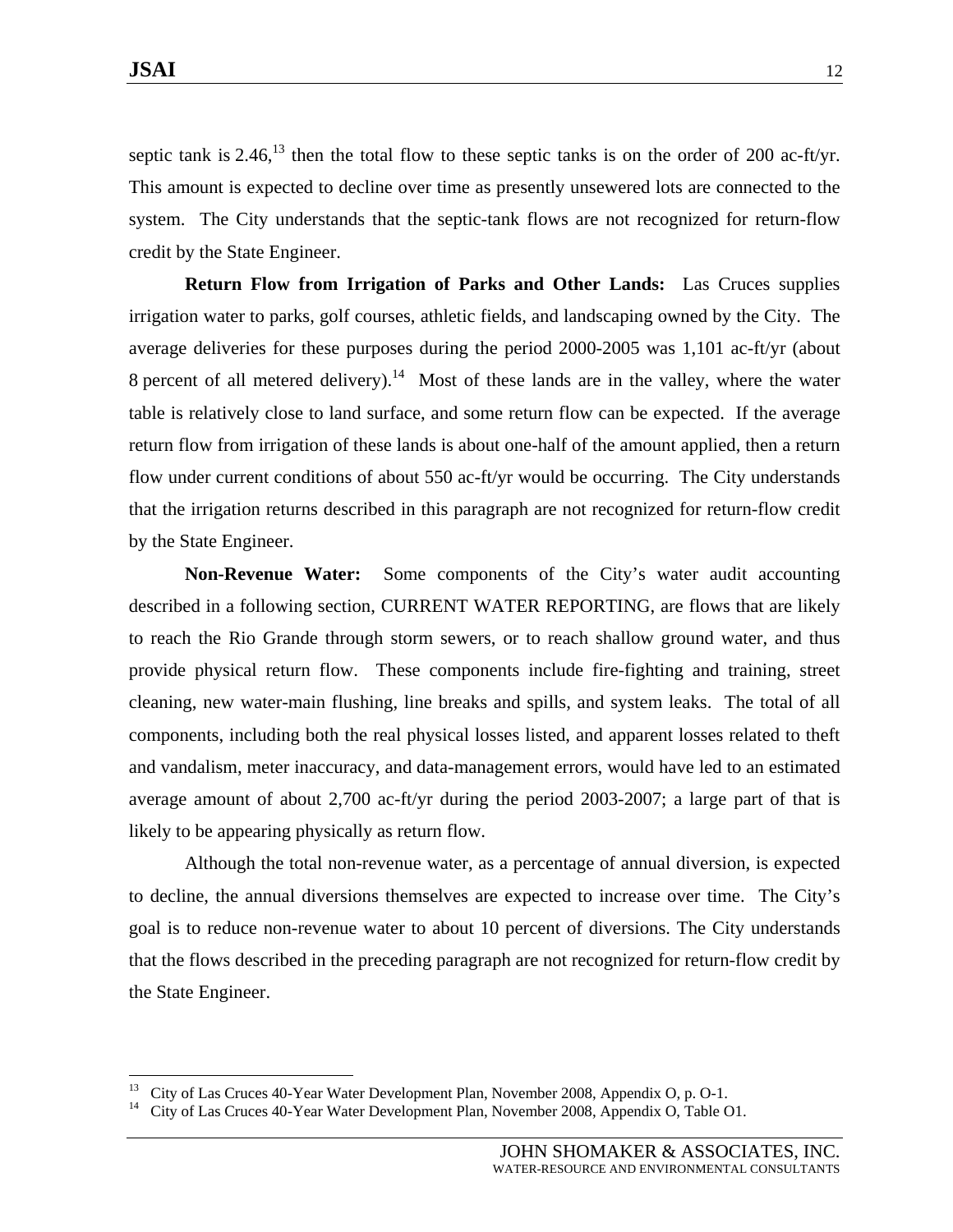## **CURRENT WATER REPORTING**

 The City of Las Cruces maintains a system-wide water audit to track and record water production, water use, and "non-revenue" (formerly referred to as "unaccounted") water. Each month, the following supply and demand statistics are compiled and reported:

- $\triangleright$  metered supply: ground-water pumping, by basin.
- $\triangleright$  metered demands:
	- non-potable water: well flushing and irrigation water,
	- account demand: water delivered and billed to permanent accounts, and
	- non-account demand: bulk water sales, and water for main flushing and sewer cleaning.

 The difference between metered supply and metered demand is the "non-revenue" or "unaccounted" water, which includes certain authorized uses (such as fire fighting and training), unauthorized uses (such as theft and vandalism), accidental uses (such as line breaks and leaks), and meter and data errors.

For the 5-year period from 2003 through 2007, the water audit shows the following:

- ¾ Total metered supply was 98,306 ac-ft.
- $\triangleright$  Total metered demand was 84,650 ac-ft.
- ¾ "Non-revenue" or "unaccounted" water was 13,656 ac-ft.

The reporting will be augmented with the following additional information:

- $\triangleright$  monthly well-by-well pumping,
- $\triangleright$  monthly meter readings reflecting amounts of water received from other individual sources,
- $\triangleright$  monthly meter readings for each new well as it is added to the City system,
- $\triangleright$  monthly meter readings for Well LRG-430-S-44 assigned to Permits LRG-389 and LRG-399 rather than to LRG-430,
- $\triangleright$  monthly amounts of surface diversion, once the surface-water treatment facility is in operation, and,
- $\triangleright$  monthly amounts of wastewater received by the Las Cruces system from each non-City system, including New Mexico State University, the Town of Mesilla, the San Pablo MDWCA, Doña Ana County, and Winterhaven MDWC&SWA.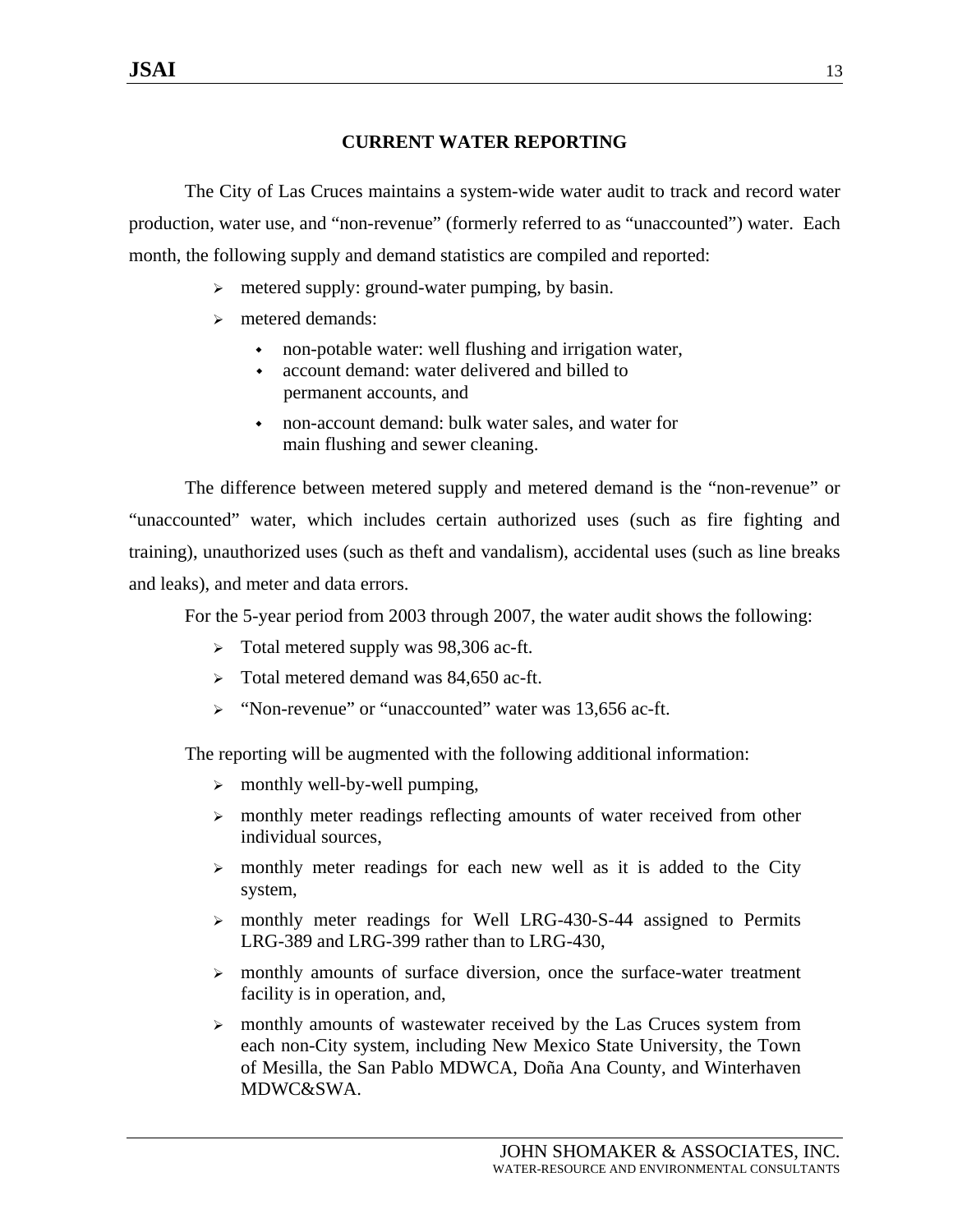#### **RETURN-FLOW ACCOUNTING**

 Las Cruces proposes the following return-flow plan, based on its understanding that metered flow delivered to the Rio Grande will be accounted for as return flow in terms of water-right administration.

#### **Accounting Period and Reporting Date**

It is proposed that reporting to the State Engineer of diversions, and of metered discharge of treated effluent to the Rio Grande, be monthly, as required by Permit LRG-3283 through LRG-3296 for the East Mesa wells, and that year-to-date totals be brought forward and reported on a calendar-year basis. That permit requires that reports be submitted to the State Engineer on or before the 10th day of each month for the preceding calendar month, and that schedule is proposed in this Return-Flow Plan for all reporting.

 Although the draft Proposed Rules and Regulations define the accounting period for the Water Master District as the water year, beginning each November 1, the proposed returnflow reporting would be monthly, with a calendar-year annual accounting requirement, following the City's historical reporting practice, and because of the diversity of reporting dates and anniversary dates of permits. For example, Permit LRG-3283 through LRG-3296 requires a report on conservation efforts each January 1, and has an anniversary date of February 28. The anniversary date of Permit LRG-399 is January 31.

#### **Amount of Physical Return Flow Required**

The minimum discharge to the Rio Grande each year is made up of several components, relating to various State Engineer permits, as described in the section SOURCES OF WATER, above. Return-flow requirements depend on the source of water supply to the system. Water supplied to some parts of the water-distribution system may come from more than one source, and the wastewater generated in that part of the service area may not come entirely from water sources within it.

 The water sources included in this calculation at present are the LRG-430 et al. (valley) wells, and the LRG-5818 et al. (Jornada Water Co.) wells. In the future, other water sources that may supply the same service area, such as the applied-for West Mesa wells, and the watersupply and wastewater derived from them will be included in the calculation. This requires that other wastewater flows be metered separately, and deducted from the total effluent.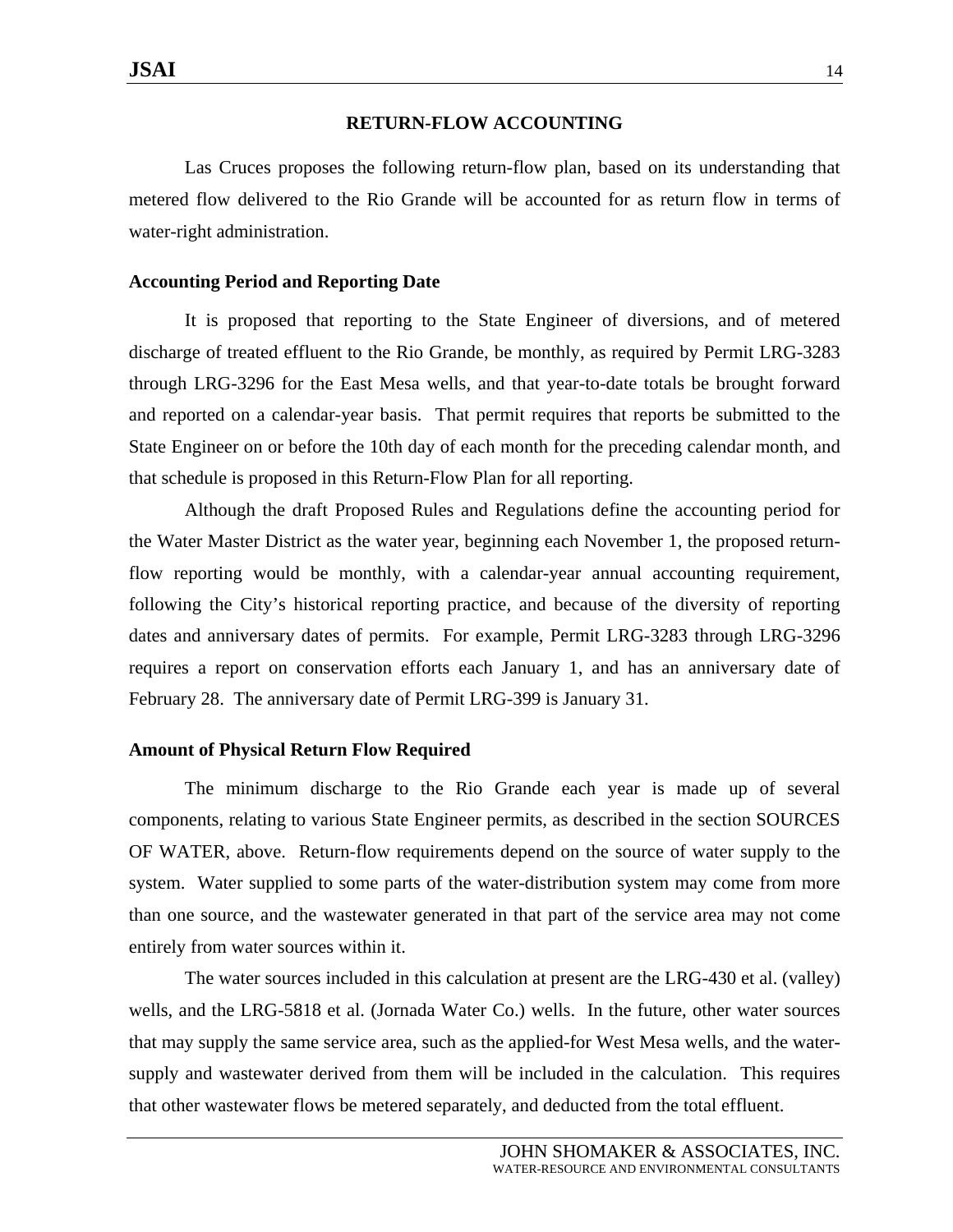**Calculation of Effluent Attributable to LRG-430 et al.:** It is necessary to distinguish between effluent attributable to LRG-430 et al. and effluent derived from other sources because of the provision in the Subfile Order that associates the disposition of the return flow derived from pumping under LRG-430 with the annual EBID allotment.

 Water from the several supply sources described above may be commingled in the distribution system, and wastewater derived from them, and from other sources, may be commingled in the wastewater system. The amount of effluent attributable to pumping under LRG-430 et al. will be calculated by determining the net amount of effluent attributable to the combined sources of water diverted for use in the City system (that is, the quantity remaining after subtraction of wastewater amounts derived from non-City sources), excluding the effluent attributable to pumping from the East Mesa and West Mesa wells, and finding the ratio relating the effluent from the combined sources to the total of the diversions, then applying that ratio to the diversions from wells under LRG-430.

 Effluent from the west side of the Rio Grande is not presently discharged to the river, and no direct return flow is derived from it, but water pumped from wells under File No. LRG-430 et al. on the West Mesa is included in the calculation of the ratio of effluent to diversion. If some wastewater from the West Mesa is later conveyed to the Jacob A. Hands facility for treatment and discharge, it is likely to be derived from a combination of LRG-430 et al. wells and wells drilled and pumped under the currently pending West Mesa applications LRG-3275 through LRG-3282. The amount of the wastewater to be attributed to LRG-430 et al. pumping on the West Mesa will be determined according to the proportion of total pumping on the West Mesa that comes from LRG-430 et al. wells. The calculation is summarized in Table 3, below. All flow amounts will be converted to acre-feet for the calculation. Table 3 will be amended as necessary if regulations change, or if other relevant changes occur.

**Return Flows Required by Other Rights and Permits:** Other required return flows are summarized in Table 4, below.

**Calculation of Physical Return Flow Required:** Table 4 represents the set of monthly calculations for determining the amount of effluent discharge required to meet State Engineer permit conditions for all of the City's water rights. Table 4 will be amended as necessary if regulations change, or if other relevant changes occur.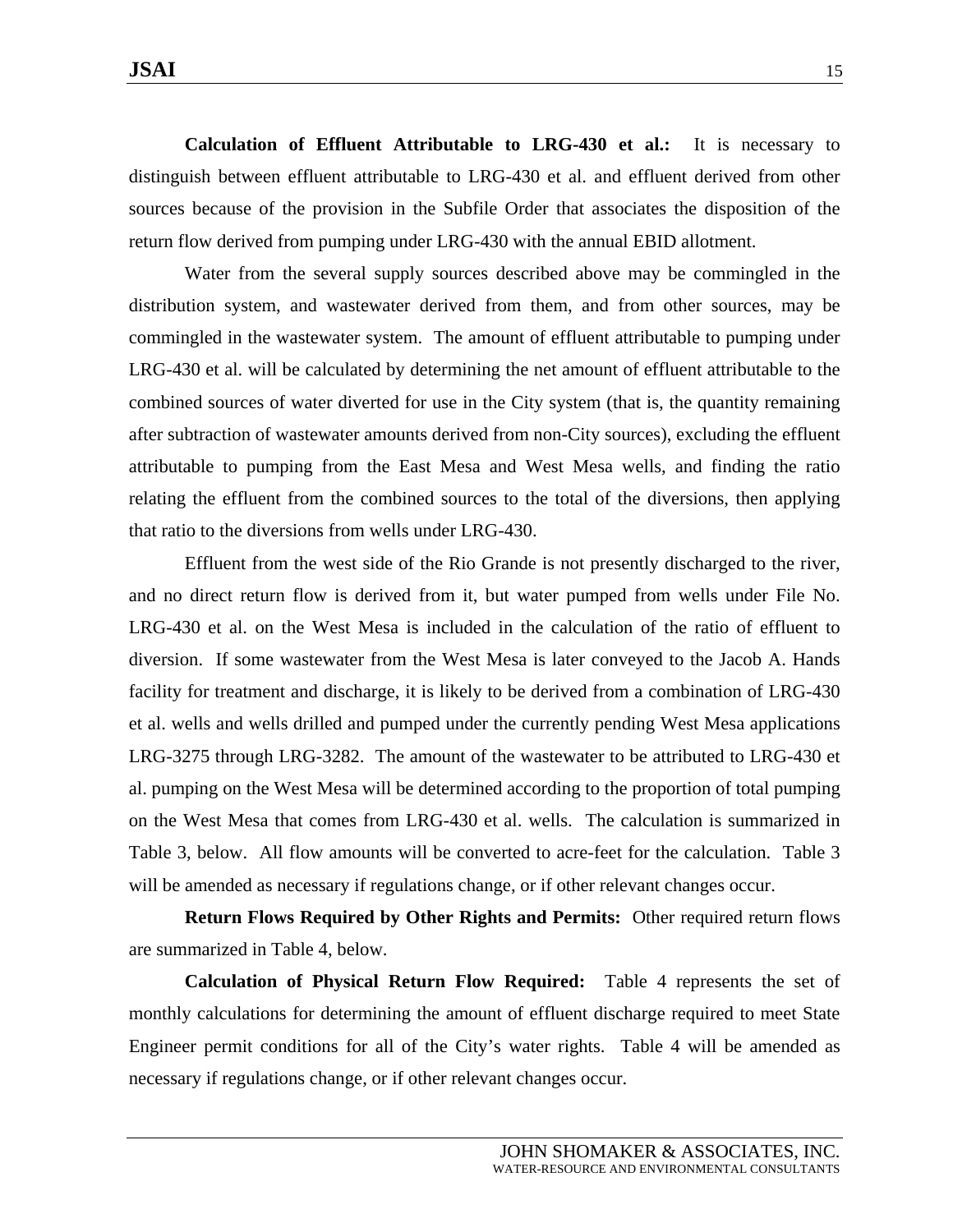| component                                                                                                                                      | monthly<br>amount,<br>ac-ft |  |  |  |
|------------------------------------------------------------------------------------------------------------------------------------------------|-----------------------------|--|--|--|
| net effluent attributable to pumping under City water rights<br>(excluding East Mesa and West Mesa non-LRG-430 wells)                          |                             |  |  |  |
| 1. enter total monthly effluent discharged to the Rio Grande                                                                                   |                             |  |  |  |
| 2. subtract total estimated discharge volume, residential customers not served by<br>City water (Code 1431 accounts)                           |                             |  |  |  |
| 3. subtract metered wastewater received from Doña Ana MDWCA                                                                                    |                             |  |  |  |
| 4. subtract metered wastewater received from New Mexico State University                                                                       |                             |  |  |  |
| 5. subtract metered wastewater received from San Pablo MDWCA                                                                                   |                             |  |  |  |
| 6. subtract metered wastewater received from Town of Mesilla                                                                                   |                             |  |  |  |
| 7. subtract metered wastewater received from Winterhaven MDWCA<br>8. subtract metered wastewater from west of river conveyed to Jacob A. Hands |                             |  |  |  |
| facility that is derived from non-LRG-430 et al. wells, based on proportion of                                                                 |                             |  |  |  |
| non-LRG-430 pumping to total West Mesa pumping                                                                                                 |                             |  |  |  |
| 9. subtract metered wastewater from East Mesa, derived from wells LRG-3283<br>through LRG-3296                                                 |                             |  |  |  |
| 10. Subtotal: net effluent attributable to City water rights (excluding East Mesa and<br>West Mesa non-LRG-430 wells)                          |                             |  |  |  |
| total diversion under City water rights<br>(excluding East Mesa and West Mesa non-LRG-430 wells)                                               |                             |  |  |  |
| 11. enter combined monthly diversion from all LRG-430 et al. wells                                                                             |                             |  |  |  |
| 12. add combined monthly diversion from LRG-5818 et al. (Jornada Water Co.) wells                                                              |                             |  |  |  |
| 13. add monthly surface-water diversion                                                                                                        |                             |  |  |  |
| 14. Subtotal: diversion attributable to City water rights (excluding East Mesa and<br>West Mesa non-LRG-430 wells)                             |                             |  |  |  |
| find overall ratio of wastewater to diversion                                                                                                  |                             |  |  |  |
| 15. Divide net effluent (Line 10) by diversion (Line 14)                                                                                       |                             |  |  |  |
| find return flow attributable to LRG-430 et al.                                                                                                |                             |  |  |  |
| 16. Enter monthly pumping from all LRG-430 et al. wells, including LRG-430-S-44<br>(assigned to Permits LRG-389 and LRG-399                    |                             |  |  |  |
| 17. Subtract pumping from LRG-430-S-44 under Permits LRG-389 and LRG-399.                                                                      |                             |  |  |  |
| Any pumping from this well in excess of 435.5 ac-ft/yr is assigned to Permit<br>LRG-430-et al.*                                                |                             |  |  |  |
| 18. Subtotal: net pumping from LRG-430 et al. wells under LRG-430 Permit                                                                       |                             |  |  |  |
| 19. Apply ratio to net pumping from LRG-430 wells to find return flow attributable to<br>LRG-430 et al.: Line 18 times Line 15.                |                             |  |  |  |

|  |  | Table 3. Calculation of effluent attributable to File No. LRG-430 et al. |
|--|--|--------------------------------------------------------------------------|
|  |  |                                                                          |

**\*** This item will be amended if and as additional consumptive-use rights are transferred to offset depletion due to pumping under this permit.